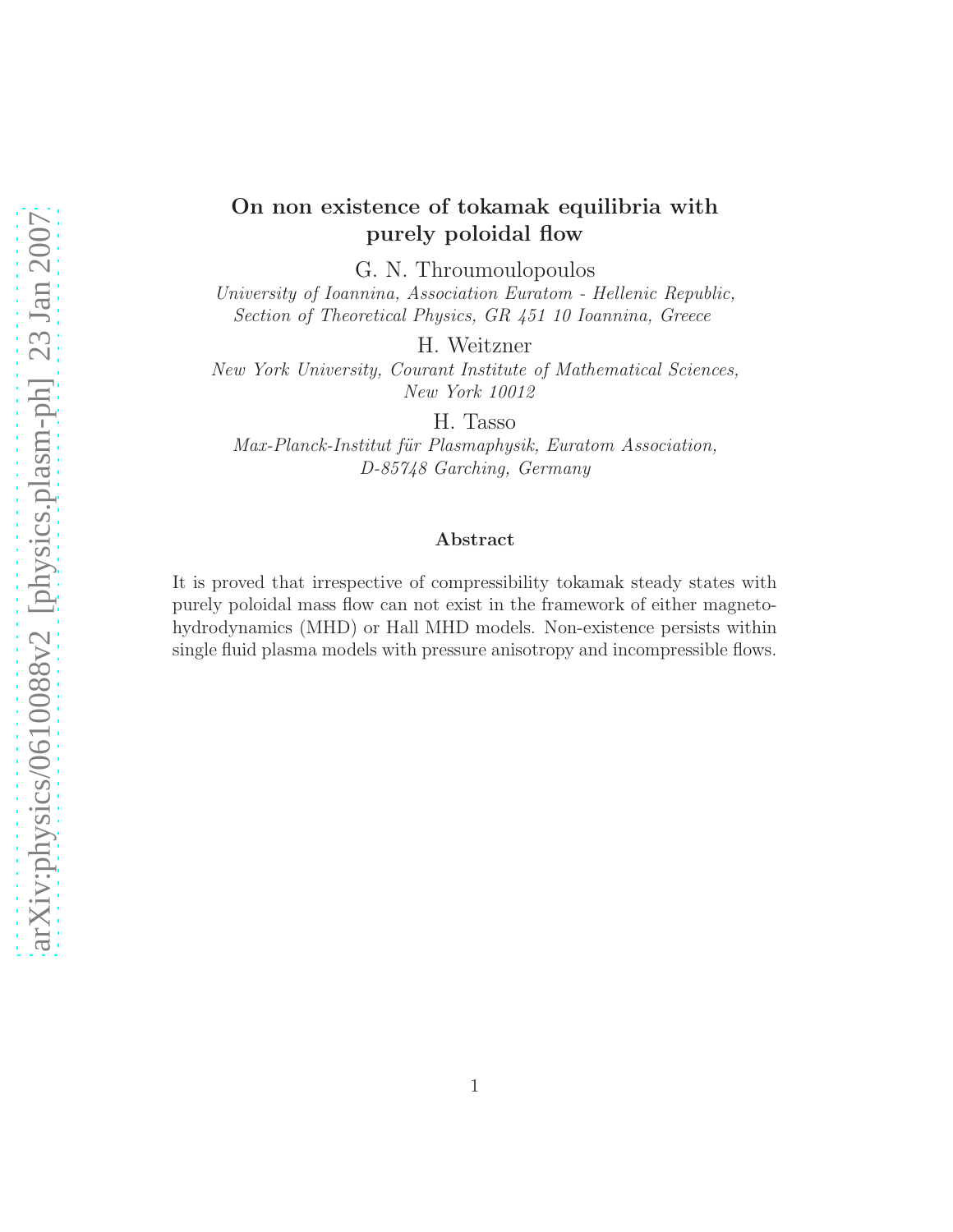## I. Introduction

Motivation of the present study was a proof that ideal magnetohydrodynamics (MHD) steady states of magnetically confined plasmas with purely poloidal incompressible flows and magnetic fields having toroidal and poloidal components can not exist  $[1, 2]$  $[1, 2]$ . The inconsistency relates to the toroidicity because in cylindrical geometry equilibria with purely poloidal (azimuthal) flows exist without restriction on the direction of the magnetic field [\[3\]](#page-13-2). The aforementioned statement of non-existence includes tokamak equilibria; only field reversed configurations with purely poloidal incompressible flows which by definition have only poloidal magnetic fields are possible. Also, magnetic dipolar steady states with purely poloidal compressible flows parallel to the magnetic field were studied in Ref. [\[4\]](#page-13-3). In tokamaks, however, poloidal sheared flows play an important role in the transition from low to high confinement mode (L-H transition). In fact, in many experiments no toroidal rotation in connection with the transition is reported (see for example Ref. [\[5\]](#page-13-4)). It is therefore interesting to theoretically examine wether alternative or additional physical input to incompressibility can remove the incompatibility.

The present study aims at examining whether (i) compressibility (ii) two fluid effects and (iii) pressure anisotropy can give rise to the existence of tokamak steady states with purely poloidal flows. It turns out that in cases (i) and (ii) as well as in case (iii) for incompressible flows the non-existence statement keeps hold. It should be noted that there is a number of papers on equilibria with flow within the framework of MHD  $[2]-[4]$  $[2]-[4]$ ,  $[6]-[17]$  $[6]-[17]$ , the two fluid model  $[7, 14, 17]$  $[7, 14, 17]$  $[7, 14, 17]$ ,  $[18]-[21]$  $[18]-[21]$  and for anisotropic pressure  $[22]-[25]$  $[22]-[25]$ . Certain of the derivations and equations therein are related to the present work. We will prefer, however, to present the study in a self contained way because explicit reference to the content of the aforementioned papers for the three models employed would make a common notation difficult and the manuscript inconveniently readable. Compressible axisymmetric MHD equilibria is the subject of Sec. II. In Sec. III two fluid effects are examined in the framework of Hall MHD model with electron temperatures uniform on magnetic surfaces and either ion temperatures uniform thereon or incompressible ion flows. Pressure anisotropy for incompressible flows is considered in Sec. IV. The conclusions are summarized in Sec. V.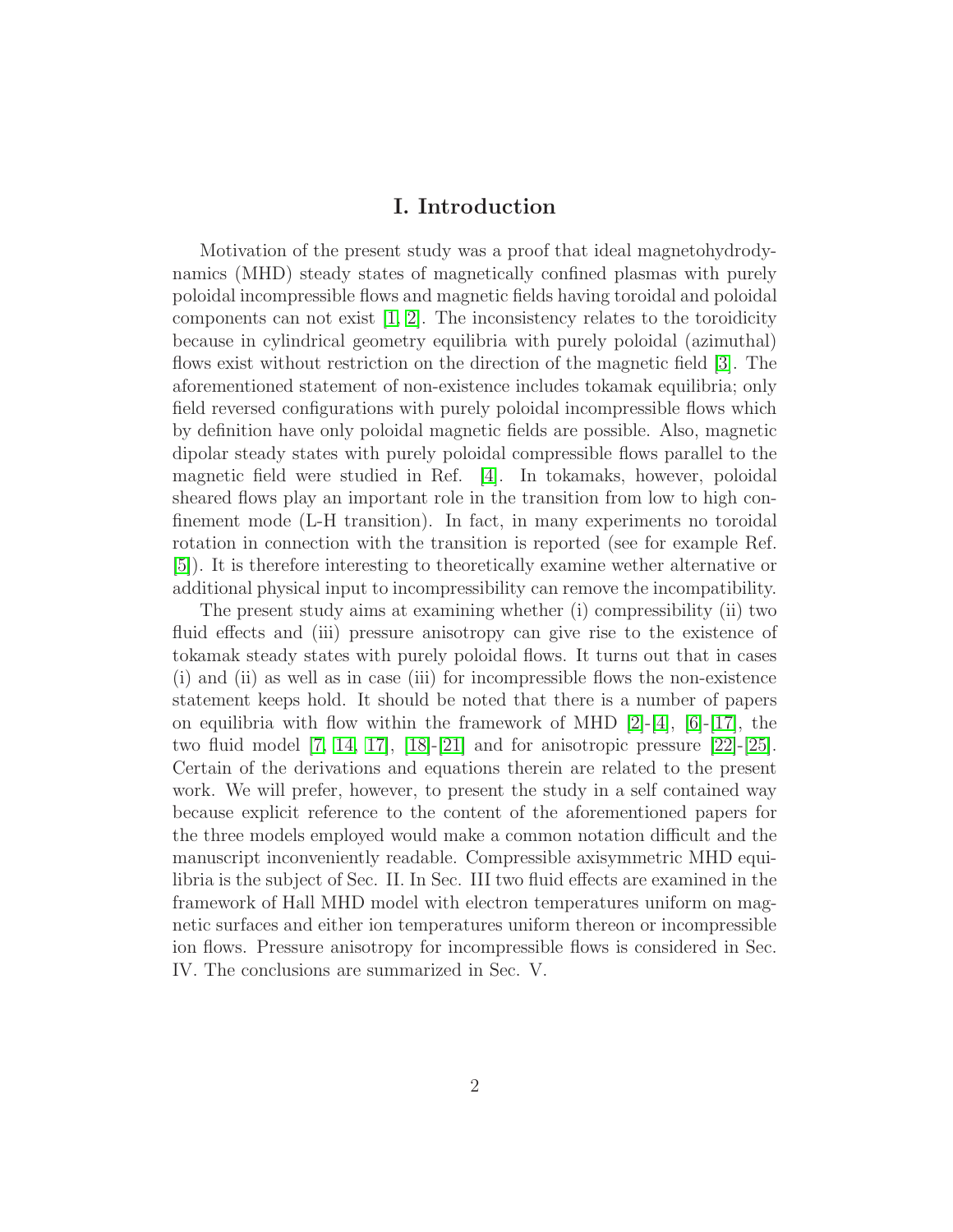## II. Compressibility

The ideal MHD equilibrium states of a magnetically confined plasma are governed in standard notation and convenient units by the following set of equations:

<span id="page-2-0"></span>
$$
\nabla \cdot (\rho \mathbf{v}) = 0,\tag{1}
$$

<span id="page-2-3"></span>
$$
\rho(\mathbf{v} \cdot \nabla)\mathbf{v} = \mathbf{j} \times \mathbf{B} - \nabla P,\tag{2}
$$

<span id="page-2-8"></span>
$$
\nabla \times \mathbf{E} = 0,\tag{3}
$$

<span id="page-2-2"></span>
$$
\nabla \times \mathbf{B} = \mathbf{j},\tag{4}
$$

<span id="page-2-5"></span>
$$
\nabla \cdot \mathbf{B} = 0,\tag{5}
$$

<span id="page-2-1"></span>
$$
\mathbf{E} + \mathbf{v} \times \mathbf{B} = 0. \tag{6}
$$

An energy equation or equation of state needed to close the set of Eqs. [\(1\)](#page-2-0)- [\(6\)](#page-2-1) is not adopted from the beginning; it will be specified when necessary later. On account of axisymmetry and Ampere's law [\(4\)](#page-2-2) the divergence-free fields, i.e. the magnetic field  $B$ , the current density  $\mathbf{j}$ , and the momentum of the ion fluid element  $\rho v$  can be expressed in terms of scalar functions  $\psi(R, z)$ ,  $I(R, z)$ ,  $F(R, z)$  and  $\Theta(R, z)$  as

<span id="page-2-6"></span>
$$
\mathbf{B} = I(R, z)\nabla\phi + \nabla\phi \times \nabla\psi(R, z),\tag{7}
$$

$$
\mathbf{j} = \Delta^* \psi \nabla \phi - \nabla \phi \times \nabla I(R, z),\tag{8}
$$

<span id="page-2-4"></span>
$$
\rho \mathbf{v} = \Theta(R, z) \nabla \phi + \nabla \phi \times \nabla F(R, z). \tag{9}
$$

Here,  $(R, z, \phi)$  are cylindrical coordinates with z corresponding to the axis of symmetry; the functions  $\psi$  and F label the magnetic and velocity surfaces, respectively;  $\Delta^* = R^2 \nabla \cdot (\nabla/R^2)$ . Expressing the electric field in terms of the electrostatic potential,  $\mathbf{E} = -\nabla \Phi$ , the component of Ohms law along  $\nabla \phi$  implies that function F is uniform on magnetic surfaces:

<span id="page-2-7"></span>
$$
F = F(\psi). \tag{10}
$$

The electrostatic potential is also a surface quantity

$$
\Phi = \Phi(\psi),\tag{11}
$$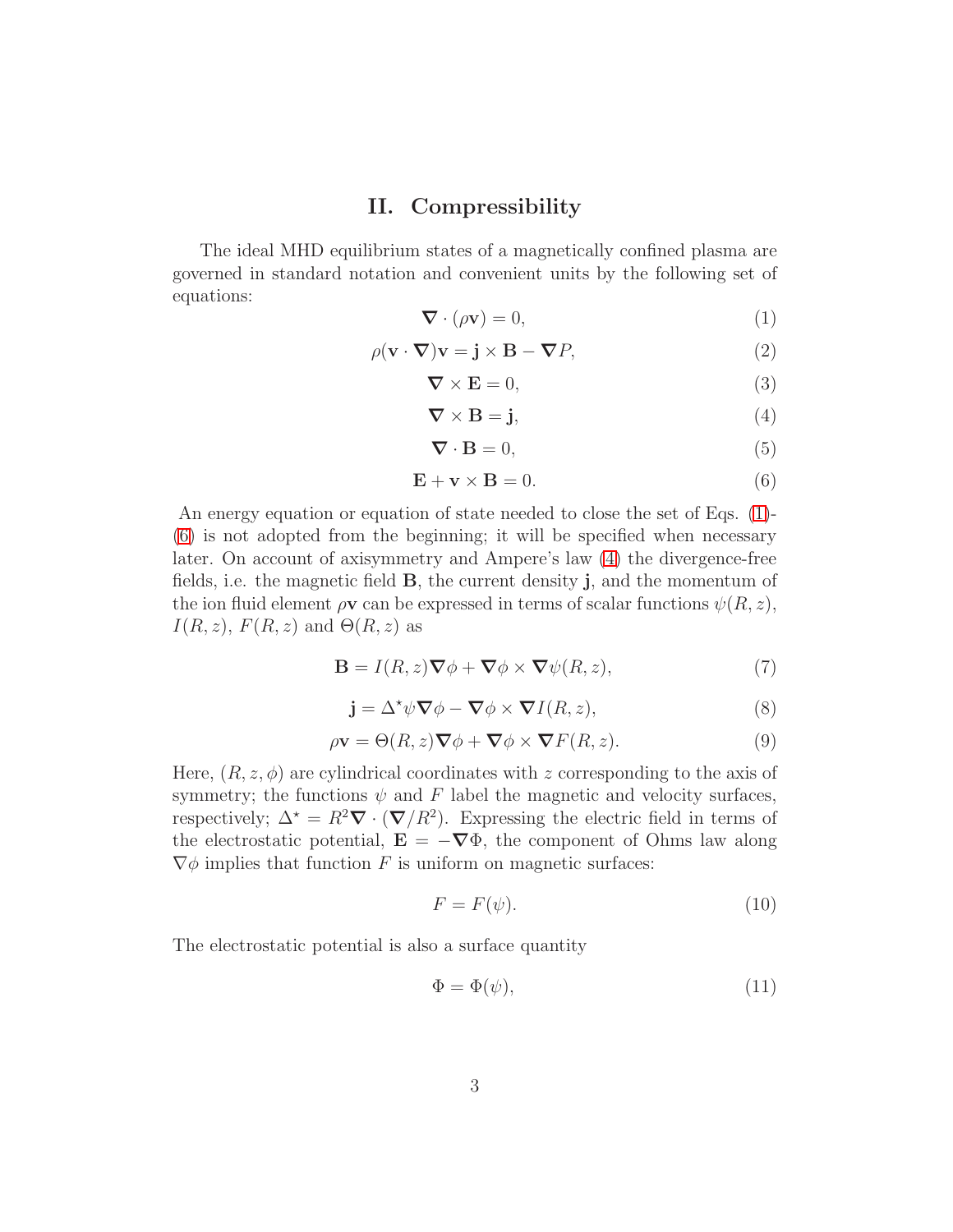as it follows by projecting [\(6\)](#page-2-1) along B. Two other integrals are identified in terms of surface quantities by the components of [\(6\)](#page-2-1) along  $\nabla \psi$ , and [\(2\)](#page-2-3) along B, respectively:

<span id="page-3-0"></span>
$$
\frac{1}{\rho R^2} \left( I F' - \Theta \right) = \Phi',\tag{12}
$$

<span id="page-3-1"></span>
$$
I\left(1 - \frac{(F')^2}{\rho}\right) + R^2 F' \Phi' \equiv X(\psi). \tag{13}
$$

Eqs. [\(12\)](#page-3-0) and [\(13\)](#page-3-1) can be solved for the functions I and  $\Theta$  associated with the toroidal components of B and v to yield

<span id="page-3-4"></span>
$$
I(\psi, R) = \frac{X - R^2 \Phi'}{1 - M_p^2},
$$
\n(14)

<span id="page-3-5"></span>
$$
\Theta(\psi, R) = \frac{XF' - R^2 \rho \Phi'}{1 - M_p^2}.
$$
\n(15)

Here  $M_p^2$  is the square of the Mach function of the poloidal velocity with respect to the Alfvén velocity:

$$
M_p^2 = \left(\frac{v_p}{v_{pA}}\right)^2 = \frac{(F')^2}{\rho}.
$$

In the present study we will consider both compressible and incompressible flows. For typical tokamak poloidal velocities and temperatures (max  $v_p \approx$  $10^4$  m/sec and max  $kT_i \approx 10 \text{ keV}$  the incompressibility condition

<span id="page-3-3"></span>
$$
\left|\frac{v_p}{v_{th_i}}\right| \ll 1,\tag{16}
$$

where  $v_{th_i}$  is the ion thermal velocity, is satisfied and therefore incompressible flows are of relevance. Also, it may be noted that incompressibility is a good approximation for small flows lying within the first elliptic regime of the equilibrium differential equations. In MHD this regime is

<span id="page-3-2"></span>
$$
0 < M_p < \beta \tag{17}
$$

(see for example Ref. [\[9\]](#page-13-10)), where the maximum value of  $\beta$ , defined as the ratio of the plasma pressure to the total (plasma and magnetic field) pressure, is about 0.35 (taking into account the particularly high values of  $\beta$  which have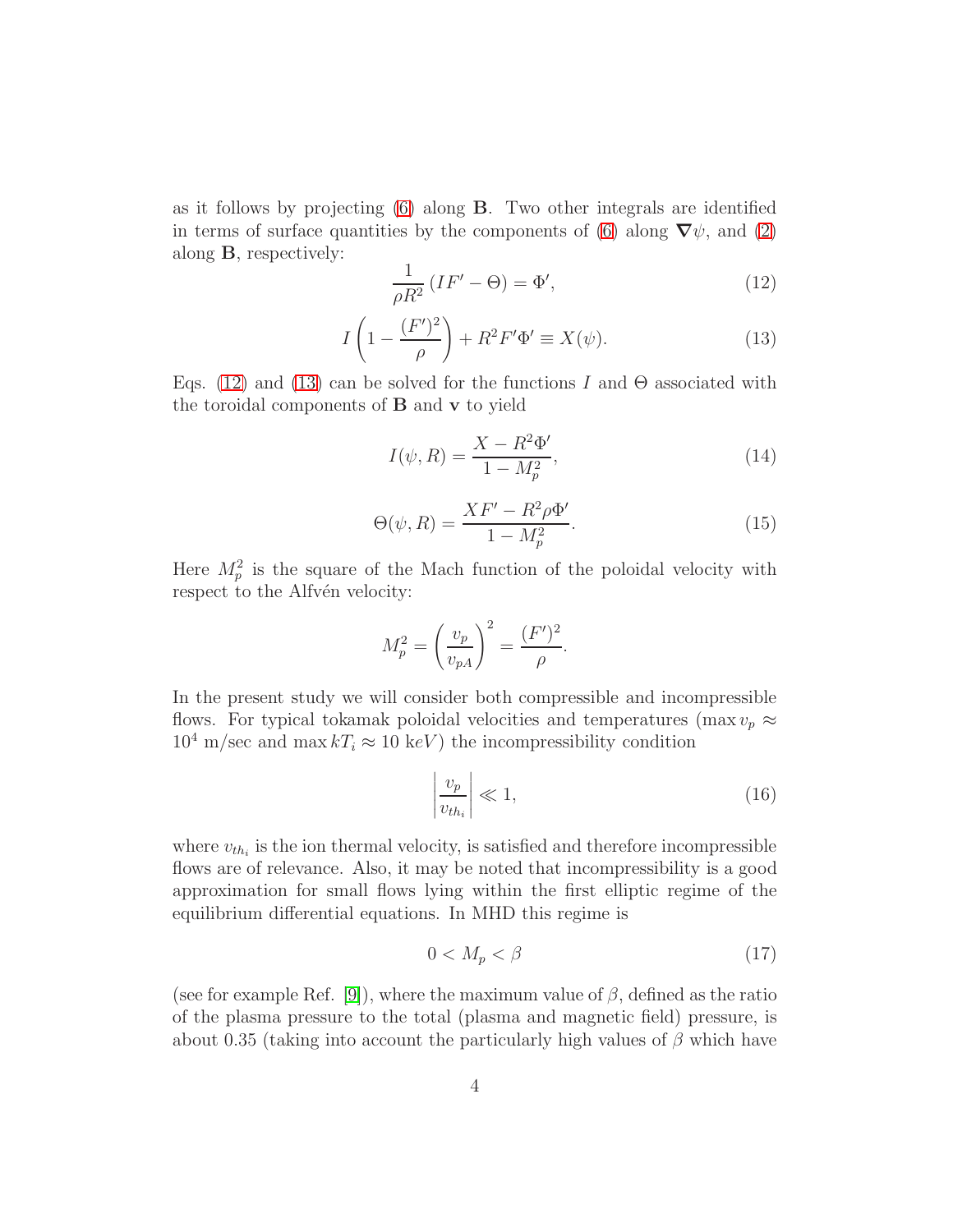been obtained in spherical tokamaks). Note that [\(17\)](#page-3-2) sets nearly the same bounds on  $v_p$  as [\(16\)](#page-3-3) as can be seen by using the definitions of  $M_p$  and  $\beta$ .

On the basis of [\(14\)](#page-3-4) and [\(15\)](#page-3-5) let us first recover the non-existence of equilibria with purely poloidal incompressible flows and magnetic fields having poloidal and toroidal components. On account of incompressibility,  $\nabla \cdot \mathbf{v} = 0$ , [\(1\)](#page-2-0) implies that  $\rho = \rho(\psi)$ . Then, for  $\Theta = 0$ , [\(15\)](#page-3-5) can not be satisfied, because in addition to surface quantities it contains R explicitly, unless either  $F' = \Phi' = 0$  or  $X = \Phi' = 0$ . The former case corresponds to a static equilibrium ( $v = 0$ ). The latter implies that v is parallel to **B** and therefore  $B_{\phi} = 0$  as it also follows from [\(14\)](#page-3-4). Therefore, tokamak equilibria with purely poloidal incompressible flows are not possible. Note that if, inversely, the magnetic field is purely poloidal  $(I = 0)$  inspection of Eqs. [\(14\)](#page-3-4) and [\(15\)](#page-3-5) implies that the flow is either purely poloidal or purely toroidal. Therefore in field reversed configurations coexistence of toroidal and poloidal incompressible flows is not admitted.

In the case of compressibility the density can vary on magnetic surfaces. For purely poloidal flows, however, Eqs. [\(14\)](#page-3-4) and [\(15\)](#page-3-5) imply  $I = X(\psi)$  and restrict  $\rho$  to be of the form

<span id="page-4-0"></span>
$$
\rho = \frac{XF'}{\Phi'R^2}.\tag{18}
$$

Evaluation of  $\nabla \rho$  on magnetic axis, on which  $\nabla \psi = 0$ , by [\(18\)](#page-4-0) yields

$$
\nabla \rho_0 = -2R_0^3 \frac{X_0 F_0'}{\Phi_0'} \mathbf{e}_R.
$$
 (19)

Therefore,

<span id="page-4-2"></span>
$$
\nabla \rho_0 \neq 0,\tag{20}
$$

unless  $X_0 = 0$  or  $F'_0 = 0$  which would imply  $\rho_0 = 0$  by [\(18\)](#page-4-0). To proceed further we need an energy equation or equation of state. Since thermal conductivity along B is very large in high temperature plasmas, isothermal magnetic surfaces is an appropriate equation of state for tokamaks. If  $T =$  $T(\psi)$ , using the ideal gas law  $P = \alpha \rho T$  the component of [\(2\)](#page-2-3) along **B** yields for  $\Theta = 0$ 

<span id="page-4-3"></span>
$$
\mathbf{B} \cdot \nabla \left( \frac{v^2}{2} + \alpha T \ln \rho \right) = 0. \tag{21}
$$

or

<span id="page-4-1"></span>
$$
\frac{v^2}{2} + \alpha T \ln \rho \equiv H(\psi). \tag{22}
$$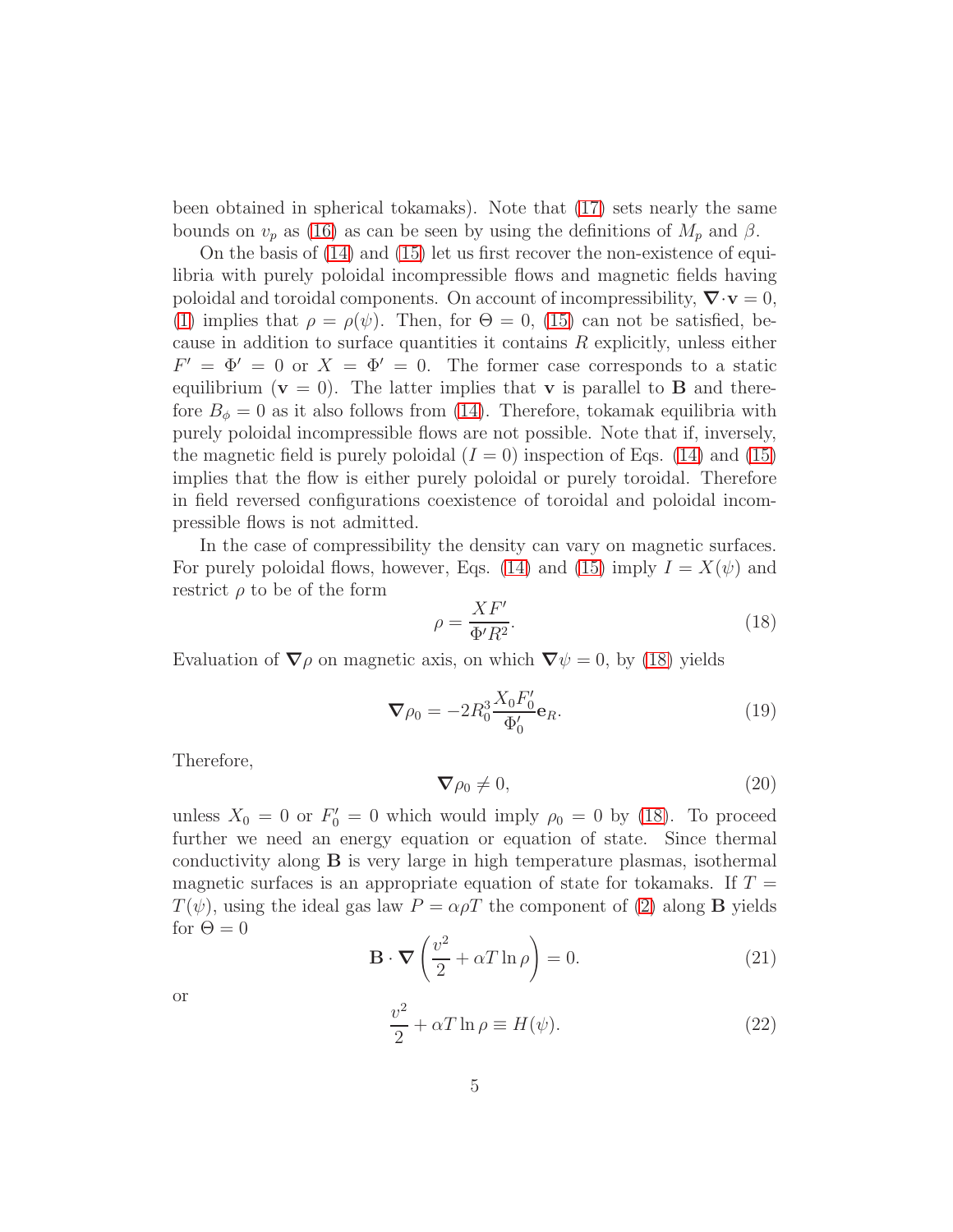Evaluation of  $\nabla \rho$  on axis from [\(22\)](#page-4-1) after multiplying it by  $\rho$  and using [\(9\)](#page-2-4) for **v**,  $\Theta = 0$  and [\(18\)](#page-4-0) for  $\rho$  yields

<span id="page-5-0"></span>
$$
[H_0 - \alpha T_0 (1 + \ln \rho_0)] \nabla \rho_0 = 0. \qquad (23)
$$

If  $H_0 = \alpha T_0(1+\ln \rho_0)$  it follows from [\(22\)](#page-4-1) that  $T_0 = 0$ . Therefore, [\(23\)](#page-5-0) implies  $\nabla \rho_0 = 0$  which contradicts [\(20\)](#page-4-2). As can be shown along the same lines the non unique definition of  $\nabla \rho$  on axis persists if alternative equations of state are adopted such as isentropic magnetic surfaces or barotropic plasmas  $[P = P(\rho)]$ . Thus, we can conclude that the non existence of tokamak equilibria with purely poloidal flows is extended to the compressible regime.

The above local proof of non existence can be extended near the magnetic axis. Indeed, on account of [\(18\)](#page-4-0), Eq. [\(22\)](#page-4-1) takes the form

<span id="page-5-1"></span>
$$
\frac{(RF')^2}{2G^2} \left[ \left( \frac{\partial \psi}{\partial R} \right)^2 + \left( \frac{\partial \psi}{\partial z} \right)^2 \right] + \alpha T \ln \left( \frac{G}{R^2} \right) = H(\psi),\tag{24}
$$

where  $G(\psi) \equiv XF'/\Phi'$ . The R-derivative of [\(24\)](#page-5-1) on axis yields

<span id="page-5-2"></span>
$$
\frac{(R_0 F_0')^2}{G_0^2} \left[ \left. \frac{\partial \psi}{\partial R} \frac{\partial^2 \psi}{\partial R^2} \right|_0 \right] = -2\alpha \frac{T_0 R_0^3}{G_0}.
$$
\n(25)

Note that the term involving  $\frac{\partial^2 \psi}{\partial R \partial z}\Big|_0$  is not included in [\(25\)](#page-5-2) because this derivative vanishes as it follows from a Mercier expansion based consideration of the generalized Grad-Shafranov equation [Eq. [\(27\)](#page-5-3) below] around the magnetic axis. Since the RHS of [\(25\)](#page-5-2) is finite,  $\partial^2 \psi / \partial R^2$ <sub>0</sub> must tend to infinity. Consequently, the validity of the statement follows on the basis of a Mercier expansion of any solution of [\(24\)](#page-5-1) near the magnetic axis:

$$
\psi(x,y) = \psi_0 + \frac{1}{2} \left. \frac{\partial^2 \psi}{\partial R^2} \right|_{z_0, R_0} x^2 + \frac{1}{2} \left. \frac{\partial^2 \psi}{\partial z^2} \right|_{z_0, R_0} y^2 + \dots \tag{26}
$$

Here,  $(x, y)$  are Cartesian coordinates defined by  $R = R_0 + x$  and  $z = z_0 + y$ and  $\psi_0$  refers to the magnetic axis. Also, the current density on axis becomes singular. Furthermore, it may be noted that projection of [\(2\)](#page-2-3) onto  $\nabla\psi$  yields the generalized Grad-Shafranov equation

<span id="page-5-3"></span>
$$
\nabla \cdot \left[ \left( 1 - M_p^2 \right) \frac{\nabla \psi}{R^2} \right] + \frac{F' F''}{\rho} \frac{|\nabla \psi|^2}{R^2} + \frac{I X'}{R^2} + \rho H' + a\rho \left( 1 - \ln \rho \right) T' = 0. \tag{27}
$$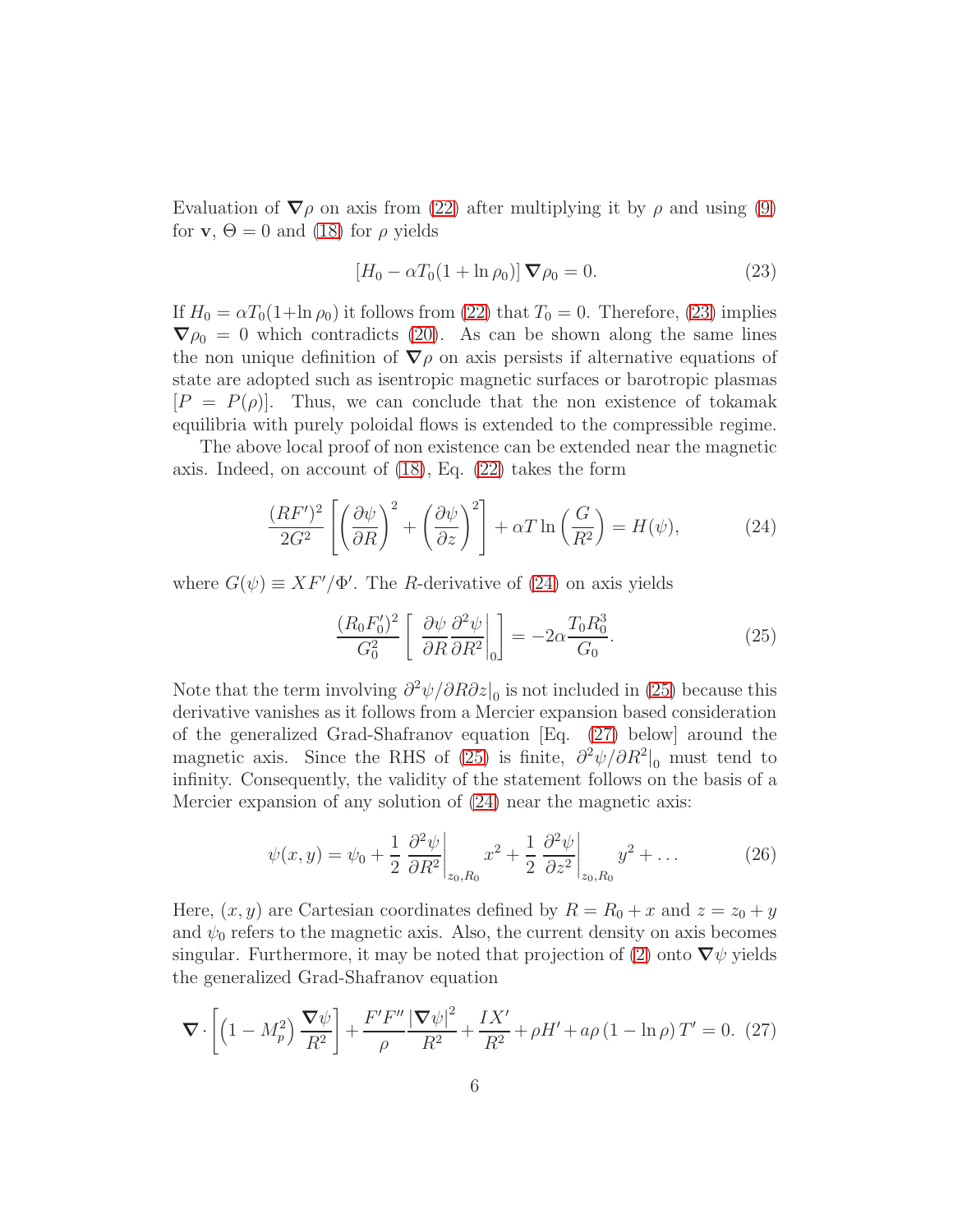Therefore,  $\psi$  should satisfy the two differential equations [\(21\)](#page-4-3) and [\(27\)](#page-5-3) containing the surface quantities  $T(\psi)$ ,  $H(\psi)$ ,  $F(\psi)$  and  $X(\psi)$ . As will be shown in the next section for incompressible flows the solution of these equations is irrelevant to tokamaks.

### III. Two fluid effects

We will employ the Hall MHD, a simple two-fluid model in the approximation of very small electron mass. Consequently, the electron momentum equation can be put in the Ohm's law form

<span id="page-6-0"></span>
$$
\mathbf{E} + \mathbf{v} \times \mathbf{B} = \frac{h}{\rho} (\mathbf{j} \times \mathbf{B} - \nabla P_e), \qquad (28)
$$

where **v** is the ion fluid element velocity,  $\rho = nM$  and  $h \equiv M/e$ . The right hand side (RHS) of [\(28\)](#page-6-0) contains the Hall and electron pressure gradient terms. Eq. [\(28\)](#page-6-0) replaces [\(6\)](#page-2-1) which is formally recovered in the limit of  $h \to 0$ . The other equations of the model are identical with [\(1\)](#page-2-0), [\(2](#page-2-3)[-5\)](#page-2-5) on the understanding that  $\mathbf{v} = \mathbf{v}_i$ . The momentum equation [\(2\)](#page-2-3) is derived by a superposition of the electron and ion momentum equations neglecting the electron convective velocity term because of the very small electron mass. As in Sec. II certain integrals will be identified in the form of conserved quantities on magnetic surfaces by projecting [\(6\)](#page-2-1) and [\(2\)](#page-2-3) onto  $\nabla \phi$ , **B** and  $\nabla \psi$ . The axisymmetric representations [\(7\)](#page-2-6)-[\(9\)](#page-2-4) of the divergence free fields will be employed in the derivations to follow which up to Eq. [\(33\)](#page-7-0) below hold for velocities of arbitrary direction. Assuming that the electron temperature is uniform on magnetic surfaces and using  $\mathbf{E} = -\nabla \Phi$  and  $P_e = \alpha \rho T_e(\psi)$  the component of  $(6)$  along **B** yields

$$
\mathbf{B} \cdot \mathbf{\nabla} \left( \Phi - h \alpha T_e \log \rho \right) = 0 \tag{29}
$$

or

<span id="page-6-3"></span>
$$
\Phi - h\alpha T_e \log \rho \equiv \Xi(\psi). \tag{30}
$$

Eq. [\(28\)](#page-6-0) then becomes

<span id="page-6-2"></span>
$$
\mathbf{v} \times \mathbf{B} = \frac{h}{\rho} \mathbf{j} \times \mathbf{B} + \frac{d\Xi}{d\psi} \mathbf{\nabla}\psi - h\alpha \frac{dT_e}{d\psi} (1 - \log \rho) \mathbf{\nabla}\psi.
$$
 (31)

Projecting [\(13\)](#page-3-1) along  $\nabla \phi$  yields another integral:

<span id="page-6-1"></span>
$$
F + hI \equiv f(\psi). \tag{32}
$$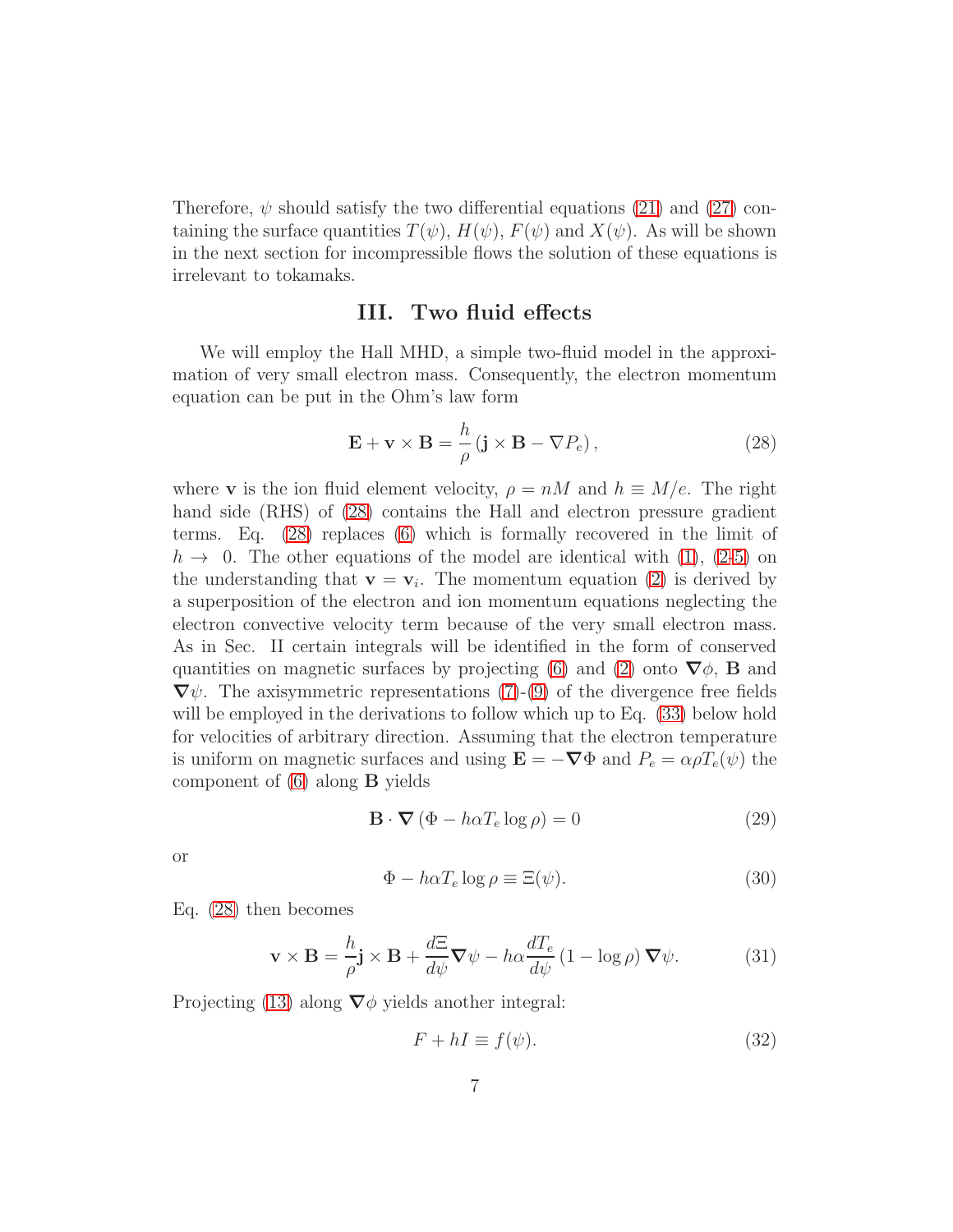Eq. [\(32\)](#page-6-1) implies that in general the velocity surfaces depart from magnetic surfaces. The fact that  $\bf{v}$  and  $\bf{B}$  share the same surfaces in MHD [Eq. [\(10\)](#page-2-7)] is recovered for  $h \to 0$ . Furthermore, the component of [\(31\)](#page-6-2) along  $\nabla \psi$  leads to the elliptic differential equation

<span id="page-7-0"></span>
$$
h\Delta^{\star}\psi = \rho R^2 \left[ \frac{d\Xi}{d\psi} - h\alpha \frac{dT_e}{d\psi} (1 - \log \rho) \right] + \Theta - \frac{df}{d\psi}I. \tag{33}
$$

For  $h \to 0$  [\(33\)](#page-7-0) reduces to the algebraic MHD equation [\(12\)](#page-3-0). Purely poloidal ion flows will be further considered either incompressible or compressible on an individual basis as follows.

#### Incompressible ion flow

It is convenient to introduce the generalized vorticity

<span id="page-7-1"></span>
$$
\Omega \equiv \mathbf{B} + h \nabla \times \mathbf{v}.\tag{34}
$$

For purely poloidal flows the  $\Omega$ -surfaces coincide with the magnetic surfaces. Since  $\Omega$  is divergence free it can be expressed by

<span id="page-7-4"></span>
$$
\Omega = N(R, z)\nabla \phi + \nabla \phi \times \nabla \psi.
$$
 (35)

Using [\(34\)](#page-7-1),  $P = P_e + P_i$ ,  $\mathbf{E} = -\nabla \Phi$  and the identity

$$
(\mathbf{v} \cdot \nabla) \mathbf{v} = \nabla \frac{v^2}{2} - \mathbf{v} \times \nabla \times \mathbf{v},
$$

Eq. [\(2\)](#page-2-3) can be cast in the form

<span id="page-7-2"></span>
$$
\rho \nabla \tilde{W} = \rho \mathbf{v} \times \mathbf{\Omega} - h \nabla P_i, \tag{36}
$$

where

<span id="page-7-5"></span>
$$
\tilde{W} \equiv h \frac{v^2}{2} + \Phi. \tag{37}
$$

The component of [\(36\)](#page-7-2) along  $\nabla \phi$  yields

<span id="page-7-3"></span>
$$
F = F(\psi). \tag{38}
$$

Eq. [\(38\)](#page-7-3) implies that **v** lies on magnetic surfaces and therefore  $\rho = \rho(\psi)$ because of incompressibility. Note that the electron fluid element velocity lies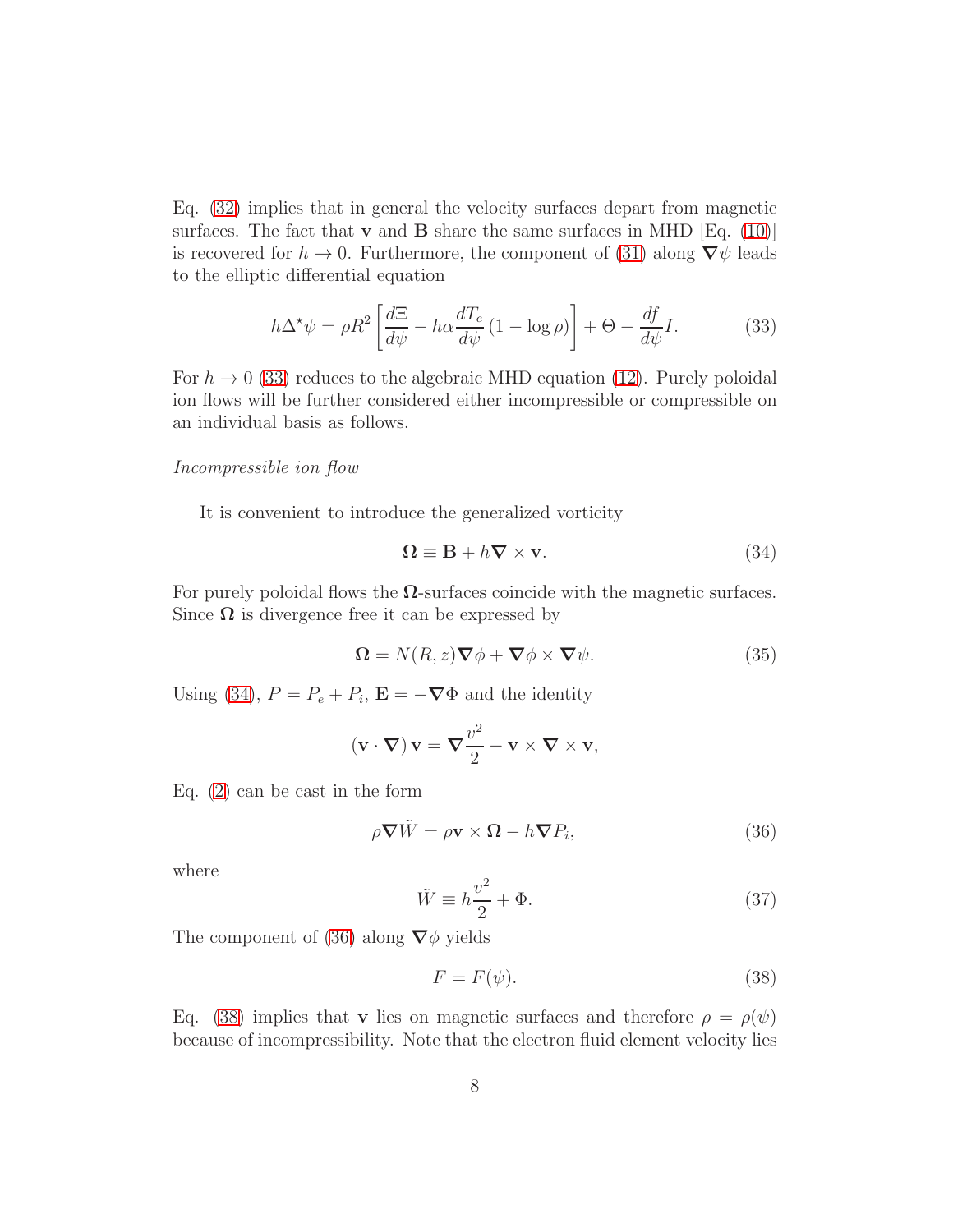on magnetic surfaces too whatever is the direction of  $v_e$  as it follows from the electron momentum equation with the  $(\mathbf{v}_e \cdot \nabla) \mathbf{v}_e$  term being neglected. From [\(30\)](#page-6-3) and [\(32\)](#page-6-1) then it follows  $\Phi = \Phi(\psi)$  and  $I = I(\psi)$ . Also, substituting the expressions for **B** and **v** from [\(7\)](#page-2-6) and [\(9\)](#page-2-4) into [\(35\)](#page-7-4) leads to the following expression for N:

<span id="page-8-0"></span>
$$
N = I + h \nabla \left(\frac{F'}{\rho}\right) \cdot \nabla \psi + h \frac{F'}{\rho} \Delta^* \psi.
$$
 (39)

Projecting [\(36\)](#page-7-2) onto  $\Omega$  and  $\nabla \psi$ , respectively, and using [\(39\)](#page-8-0) for N furnishes

<span id="page-8-4"></span>
$$
hP_i = hP_{is}(\psi) - \rho \tilde{W},\tag{40}
$$

<span id="page-8-1"></span>
$$
hM_p^2(\psi)\Delta^{\star}\psi + \frac{1}{2}\frac{dM_p^2}{d\psi}|\boldsymbol{\nabla}\psi|^2 = R^2 \left( h\frac{dP_{is}}{d\psi} - \frac{d\rho}{d\psi}\Phi(\psi) \right) - I(\psi)\frac{dF}{d\psi}.\tag{41}
$$

Here, the surface quantity  $P_{is}(\psi)$  for vanishing flow coincides with the ion pressure and  $M_p^2 = (F')^2/\rho$ . Eqs. [\(41\)](#page-8-1) and [\(33\)](#page-7-0) for  $\Theta = 0$  can be cast in the forms

<span id="page-8-2"></span>
$$
\Delta^* \psi = -f(\psi) - R^2 g(\psi),\tag{42}
$$

<span id="page-8-3"></span>
$$
|\nabla \psi|^2 = 2 \left[ i(\psi) + R^2 j(\psi) \right],\tag{43}
$$

where f, g, i and j are known functions of  $\rho$ ,  $F'$ ,  $T_e$ ,  $P_{is}$   $\Phi$  and I. The forms of Eqs. [\(42\)](#page-8-2) and [\(43\)](#page-8-3) indicate that the magnetic surfaces are identical in shape with those of the Palumbo solution [\[26\]](#page-14-3) which, however, can not describe tokamak equilibria ( $\psi$  contours of this solution are provided in Figures 1 and 2 of Ref. [\[27\]](#page-14-4)). Note that the pressure is not uniform on magnetic surfaces and therefore the equilibrium is not isodynamic. Only under the additional assumption  $P = P(\psi)$ , [\(40\)](#page-8-4) implies  $B^2 = B^2(\psi)$ . Recapitulating, two fluid effects in the frame of Hall-MHD model result in non pertinent to tokamaks isodynamic like equilibria with purely poloidal incompressible flows.

#### Compressible ion flow

In connection with tokamak equilibria we will assume that additionally to the electron temperature the ion temperature is uniform on magnetic surfaces. Some of the derivations in the previous part of this section, i.e. Eqs. [\(30\)](#page-6-3), [\(32\)](#page-6-1), [\(33\)](#page-7-0) and [\(36\)](#page-7-2), remain valid. Also, for purely poloidal flows irrespective of compressibility the velocity surfaces coincide with the magnetic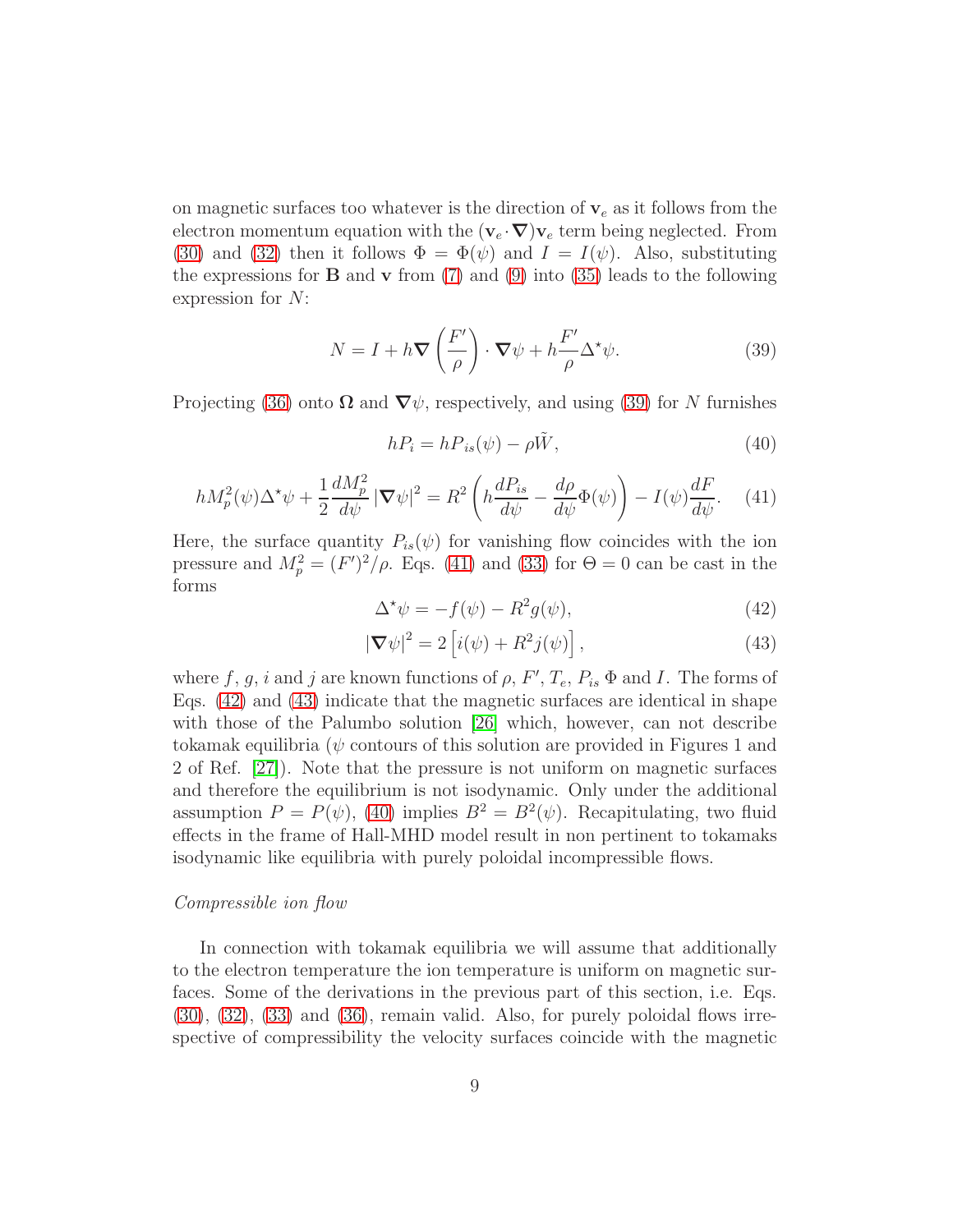surfaces  $[F = F(\psi)]$  and therefore  $I = I(\psi)$  by [\(32\)](#page-6-1). Using  $P_i = \alpha \rho T_i(\psi)$  the component of [\(36\)](#page-7-2) along B yields

<span id="page-9-0"></span>
$$
\tilde{W} + h\alpha T_i \ln \rho \equiv \Lambda(\psi). \tag{44}
$$

From [\(30\)](#page-6-3), [\(37\)](#page-7-5) and [\(44\)](#page-9-0) eliminating the functions  $\Phi$  and  $\tilde{W}$  we obtain for  $\Theta = 0$ 

<span id="page-9-1"></span>
$$
h\frac{(F')^2}{\rho^2}\frac{|\nabla\psi|^2}{R^2} = \Lambda(\psi) - \Xi(\psi) - h\alpha(T_e + T_i)\ln\rho.
$$
 (45)

Acting the gradient operator on [\(45\)](#page-9-1) and evaluating the resulting equation on magnetic axis leads to

$$
\frac{T_{i0} + T_{e0}}{\rho_0} \nabla \rho_0 = 0
$$

and therefore  $\nabla \rho_0 = 0$ . On the other side, on account of [\(32\)](#page-6-1) and  $I = I(\psi)$ , [\(33\)](#page-7-0) for  $\Theta = 0$  becomes

<span id="page-9-2"></span>
$$
h\Delta^{\star}\psi = \rho R^2 \left[\Xi' - h\alpha T_e'(1 - \log \rho)\right] - \left(F' + hI'\right)I. \tag{46}
$$

Evaluating the gradient of [\(46\)](#page-9-2) on magnetic axis leads to

<span id="page-9-3"></span>
$$
R_0^2 \left( \Xi_0' + h \alpha T_{e0}' \ln \rho_0 \right) \nabla \rho_0 = -2R_0 \rho_0 \Xi_0' \mathbf{e}_R + h \left[ \nabla \Delta \psi_0^* + 2 \alpha R_0 T_{e0}' \rho_0 \left( 1 - \ln \rho_0 \right) \mathbf{e}_R \right]. \tag{47}
$$

A prerequisite that [\(47\)](#page-9-3) is compatible with  $\nabla \rho_0 = 0$  is that the RHS of this relation vanishes. The RHS of [\(47\)](#page-9-3), however, consists of the first large MHD-like term and the second term on the order of  $h$  which for tokamaks is small. Therefore, these terms can not cancel each other. Note that the first term involving the product  $\rho_0 \Xi_0'$  remains always finite because if  $\Xi_0'$ becomes very small, this in the MHD-like limit of  $h \to 0$  would imply very large densities by [\(18\)](#page-4-0) which keeps valid in this limit. Therefore, it follows from [\(47\)](#page-9-3) that  $\nabla \rho_0 \neq 0$ . It may be noted that the assumption of weak enough two-fluid equilibrium effects leading to non-unique definition of  $\nabla \rho_0$ on axis is fulfilled in tokamaks particularly in the major interior part of the plasma. The inconsistency in connection with  $\nabla \rho_0$  persists if alternative ion equations of state are adopted such as barotropic  $[P_i = P_i(\rho)]$  or isentropic ion velocity surfaces. Therefore, as in MHD, tokamak equilibria with purely poloidal compressible flows in the framework of Hall-MHD model can not exist.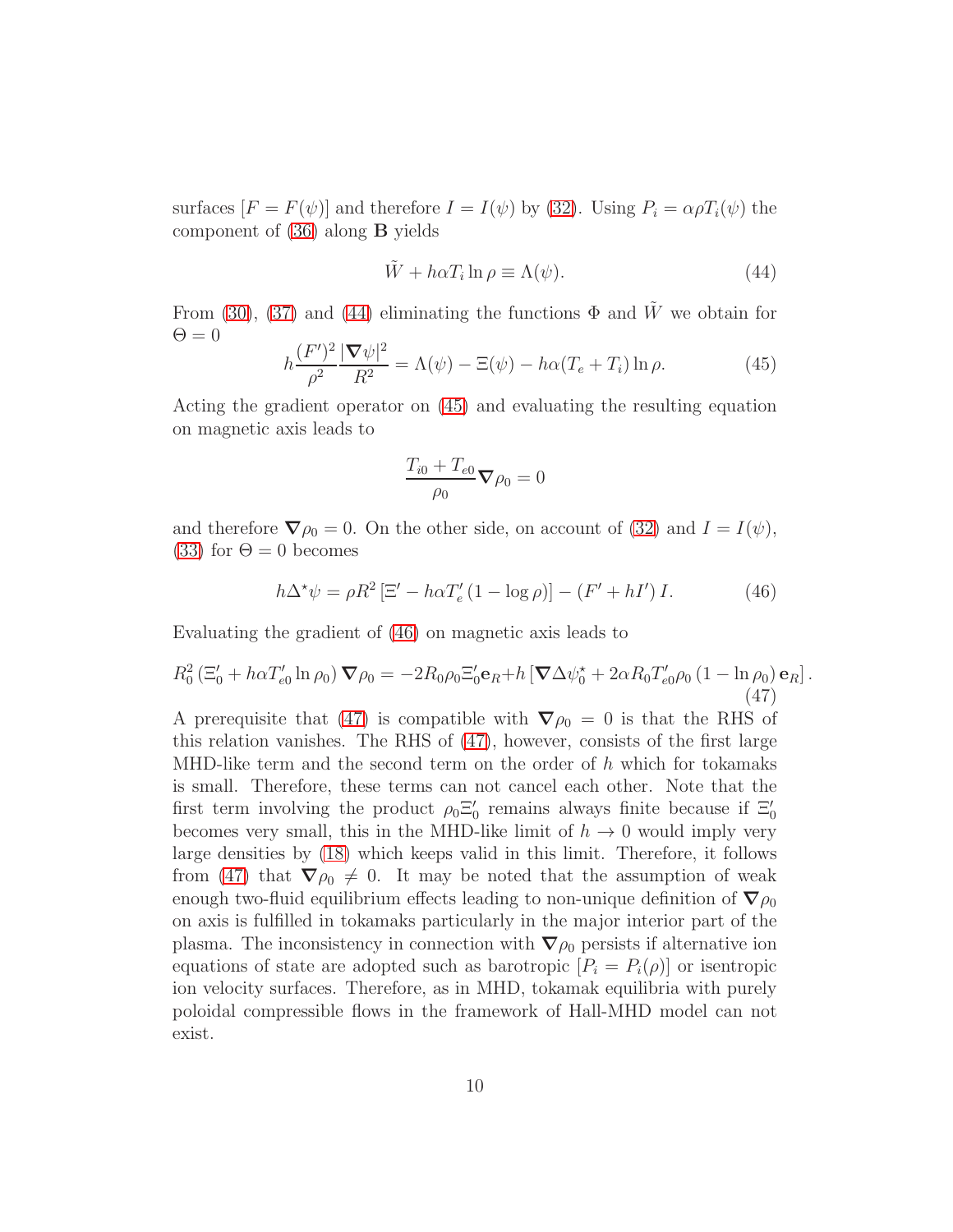## IV. Pressure anisotropy

We will employ an one fluid model with the momentum equation [\(2\)](#page-2-3) replaced by

<span id="page-10-0"></span>
$$
\rho(\mathbf{v} \cdot \nabla)\mathbf{v} = \mathbf{j} \times \mathbf{B} - \nabla \cdot \mathcal{P},\tag{48}
$$

where the tensor

$$
\mathcal{P} = P_{\parallel} \mathbf{I} + \sigma \mathbf{B} \mathbf{B} \tag{49}
$$

is associated with the pressure anisotropy, a measure of which is the quantity

$$
\sigma \equiv \frac{P_{\parallel} - P_{\perp}}{B^2}.\tag{50}
$$

The other equations  $(1)$  and  $(3)-(6)$  $(3)-(6)$  remain unchanged. Double adiabatic equilibria can be obtained in the framework of the Chew Goldberger Low equations of state [\[30\]](#page-14-5):  $P_{\parallel} = S_{\parallel}(\psi)\rho^3/B^2$  and  $P_{\perp} = S_{\perp}(\psi)\rho B$  where  $S_{\parallel}$  and  $S_{\perp}$  are arbitrary surface quantities. Also, adiabatic MHD equilibria with isotropic pressure can be recovered by setting  $P_{\parallel} = P_{\perp} = S(\psi)\rho^{\gamma}$ , where S is the specific entropy. Here we will consider incompressible flows without other specification of  $P_{\parallel}$  and  $P_{\perp}$ . The integrals [\(10\)](#page-2-7)-[\(12\)](#page-3-0) stemming from the Ohm's law remain valid. The component of [\(48\)](#page-10-0) along B yields

$$
\mathbf{B} \cdot \mathbf{\nabla} \left[ I \left( 1 - M_p^2 - \sigma \right) + R^2 F' \Phi' \right] = 0 \tag{51}
$$

or

<span id="page-10-1"></span>
$$
I\left(1 - \frac{(F')^2}{\rho} - \sigma\right) + R^2 F' \Phi' \equiv X(\psi). \tag{52}
$$

For isotropic pressure  $[(\sigma = 0)], (52)$  $[(\sigma = 0)], (52)$  reduces to [\(13\)](#page-3-1). As in the isotropic case [\(12\)](#page-3-0) and [\(52\)](#page-10-1) can be solved for I and  $\Theta$  to yield

<span id="page-10-2"></span>
$$
I = \frac{X - R^2 \Phi'}{1 - M_p^2 - \sigma},\tag{53}
$$

<span id="page-10-3"></span>
$$
\Theta = \frac{XF' - R^2 \rho \Phi'(1 - \sigma)}{1 - M_p^2 - \sigma}.
$$
\n(54)

For purely poloidal flows [\(53\)](#page-10-2) and [\(54\)](#page-10-3) imply

<span id="page-10-4"></span>
$$
\rho = \frac{XF'}{R^2 \Phi'(1 - \sigma)}\tag{55}
$$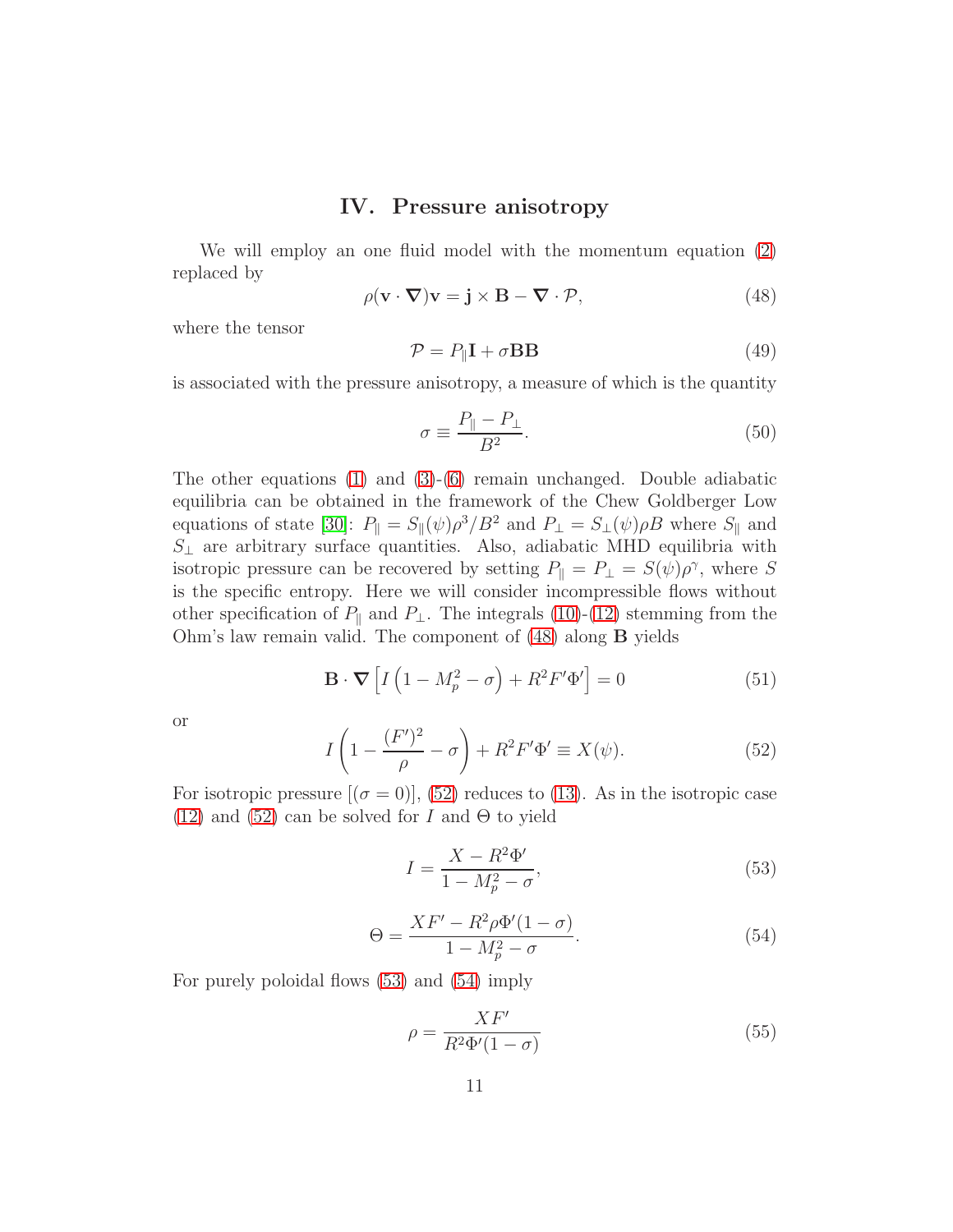and

<span id="page-11-0"></span>
$$
I = \frac{X}{1 - \sigma}.\tag{56}
$$

If  $\sigma = \sigma(\psi)$  it follows from [\(55\)](#page-10-4) that equilibria with purely poloidal incompressible flows are not possible (when  $B_{\phi} \neq 0$  and  $B_{p} \neq 0$ ) because then these flows are not compatible with  $\rho = \rho(\psi)$ . Static equilibria with  $\sigma = \sigma(\psi)$  were investigated in Refs. [\[28,](#page-14-6) [29\]](#page-14-7). Compatibility of [\(55\)](#page-10-4) with  $\rho = \rho(\psi)$  restricts  $\sigma$  to be of the form

$$
\sigma = 1 - \frac{f(\psi)}{R^2},\tag{57}
$$

where  $f(\psi)$  is an arbitrary surface quantity. Eq. [\(56\)](#page-11-0) then implies  $I =$  $R^2X(\psi)/f(\psi)$ . Apparently, possible equilibria of this kind are irrelevant to tokamaks in which the toroidal magnetic field,  $B_{\phi} = I/R$ , must have a vacuum component proportional to  $R^{-1}$ .

## V. Conclusions

We have shown that the non-existence of ideal MHD tokamak equilibria with purely poloidal incompressible flow can be extended to the cases of (i) compressible MHD flows (ii) Hall-MHD incompressible and compressible flows and (iii) one fluid equilibria with pressure anisotropy and incompressible flows. The non-existence relates to the toroidicity. Specifically, for incompressible flows an inconsistency appears in terms of relations which in addition to surface quantities have an explicit dependence on  $R$  or only isodynamic-like equilibria are possible and for compressible flows the density gradient does not have unique definition on the magnetic axis. Also, for MHD compressible flows the proof can be extended near the magnetic axis.

The existence of this kind of equilibria on account of additional physical input, e.g. in plasmas with pressure anisotropy and compressible flows, or other models remains an open question. Experimental clarification on whether an even small toroidal velocity is necessary for the L-H transition to occur would be helpful. If not necessary, the existence of tokamak equilibria with purely poloidal flows from the theoretical point of view should remain an even more challenging problem.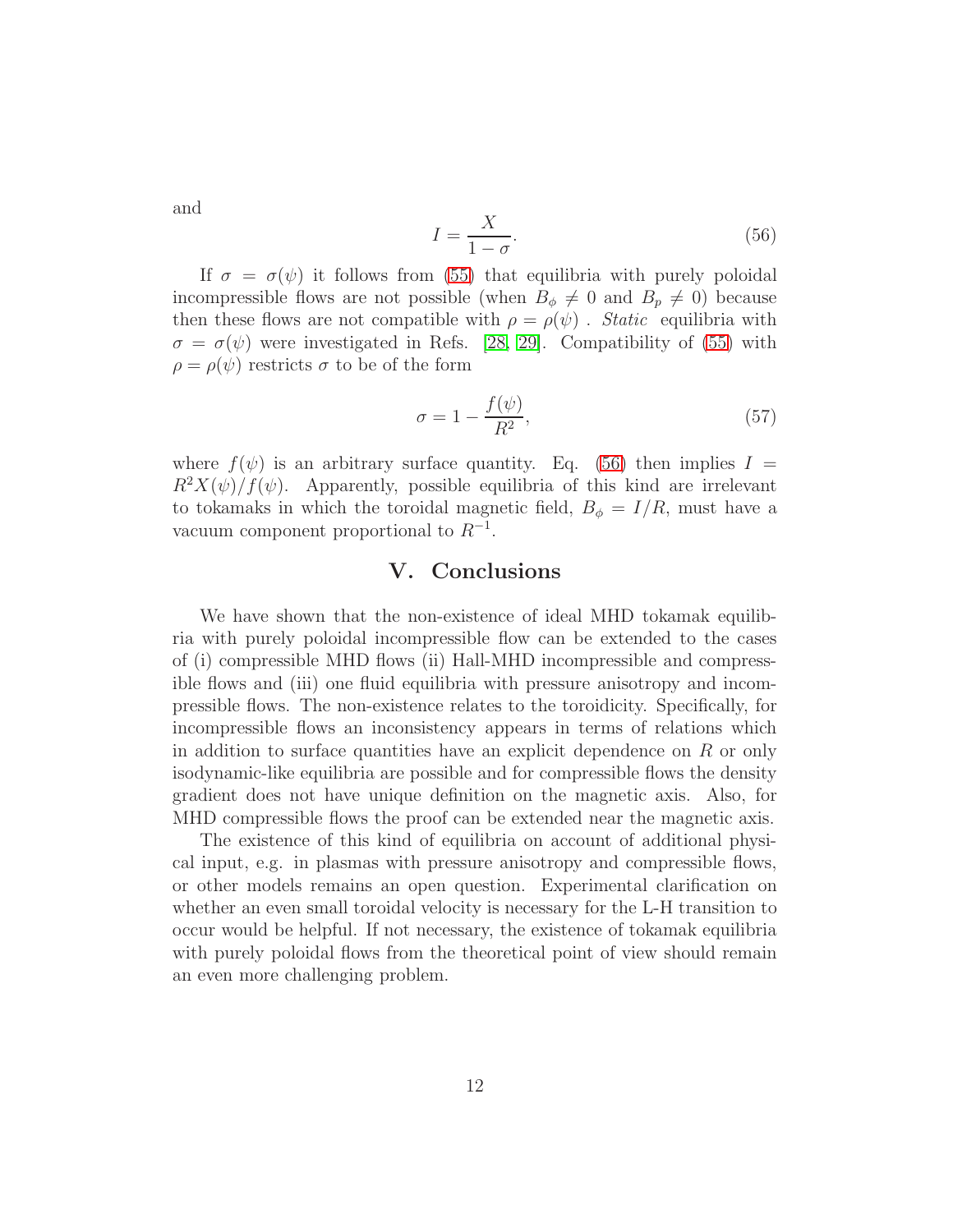## Acknowledgements

The authors would like to thank the anonymous referee for critical comments, and particularly for his statement on an extension of the local proof which resulted in an improved version of the work.

Part of this work was conducted during a visit of the author G.N.T. to the Max-Planck-Institut für Plasmaphysik, Garching. The hospitality of that Institute is greatly appreciated.

The present work was performed under the Contract of Association ERB 5005 CT 99 0100 between the European Atomic Energy Community and the Hellenic Republic. The views and opinions expressed herein do not necessarily reflect those of the European Commission.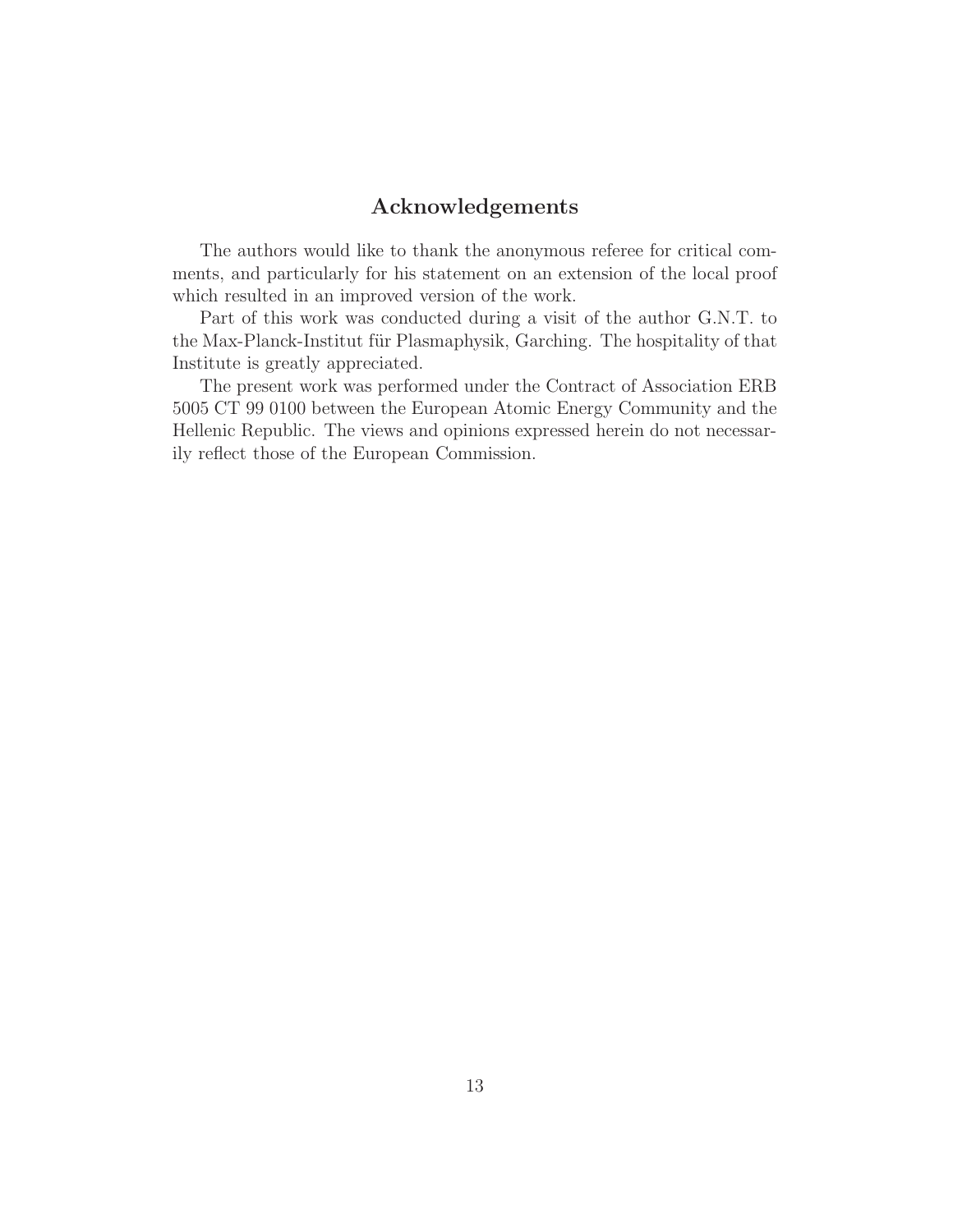# <span id="page-13-0"></span>References

- <span id="page-13-1"></span>[1] H. Tasso, Phys. Fluids 13, 1874 (1970).
- <span id="page-13-2"></span>[2] H. Tasso, G. N. Throumoulopoulos, Phys. Plasmas 8, 2378 (1998).
- <span id="page-13-3"></span>[3] G. N. Throumoulopoulos, H. Tasso, Phys. Plasmas 4, 1492 (1997).
- <span id="page-13-4"></span>[4] S.I. Krasheninnikov, T.S. Soboleva. P.J. Catto, Phys. Lett. A 298 171 (2002).
- <span id="page-13-5"></span>[5] R. J. Groebner, K. H. Burrell, and R. P. Seraydarian, Phys. Rev. Lett. 64, 3015 (1990).
- <span id="page-13-7"></span>[6] H. P. Zehrfeld and B. J. Green, Nucl. Fusion 12, 569 (1972).
- [7] A. I. Morozov and L. S. Solovév, Reviews of Plasma Physics  $\mathbf{8}, 1$  (1980).
- <span id="page-13-10"></span>[8] E. K. Maschke and H. Perrin, Plasma Phys. 22 579 (1980).
- [9] E. Hameiri, Phys. Fluids 26, 230 (1983).
- [10] R. A. Clemente and R. Farengo, Phys. Fluids 27 776 (1984).
- [11] G. N. Throumoulopoulos and G. Pantis, Phys. Fluids B 1, 1827 (1989).
- [12] H. Tasso, Phys. Lett. A **222**, 97 (1996).
- <span id="page-13-8"></span>[13] J. P. Goedbloed, A. Lifschitz, Phys. Plasmas 4, 3544 (1997).
- [14] K. G. McClements and A. Thyagaraja, Mon. Not. R. Astron. Soc. 323, 733 (2001).
- [15] Ch. Simintzis, G. N. Throumoulopoulos, G. Pantis, H. Tasso, Phys. Plasmas 8, 2641 (2001).
- [16] G. N. Throumoulopoulos, G. Poulipoulis, G. Pantis, H. Tasso, Phys. Lett. A 317, 463 (2003).
- <span id="page-13-6"></span>[17] A. Thyagaraja and K. G. McClements, Phys. Plasmas 13, 062502 (2006).
- <span id="page-13-9"></span>[18] L. C. Steinhauer, Phys. Plasmas 6 2734 (1999).